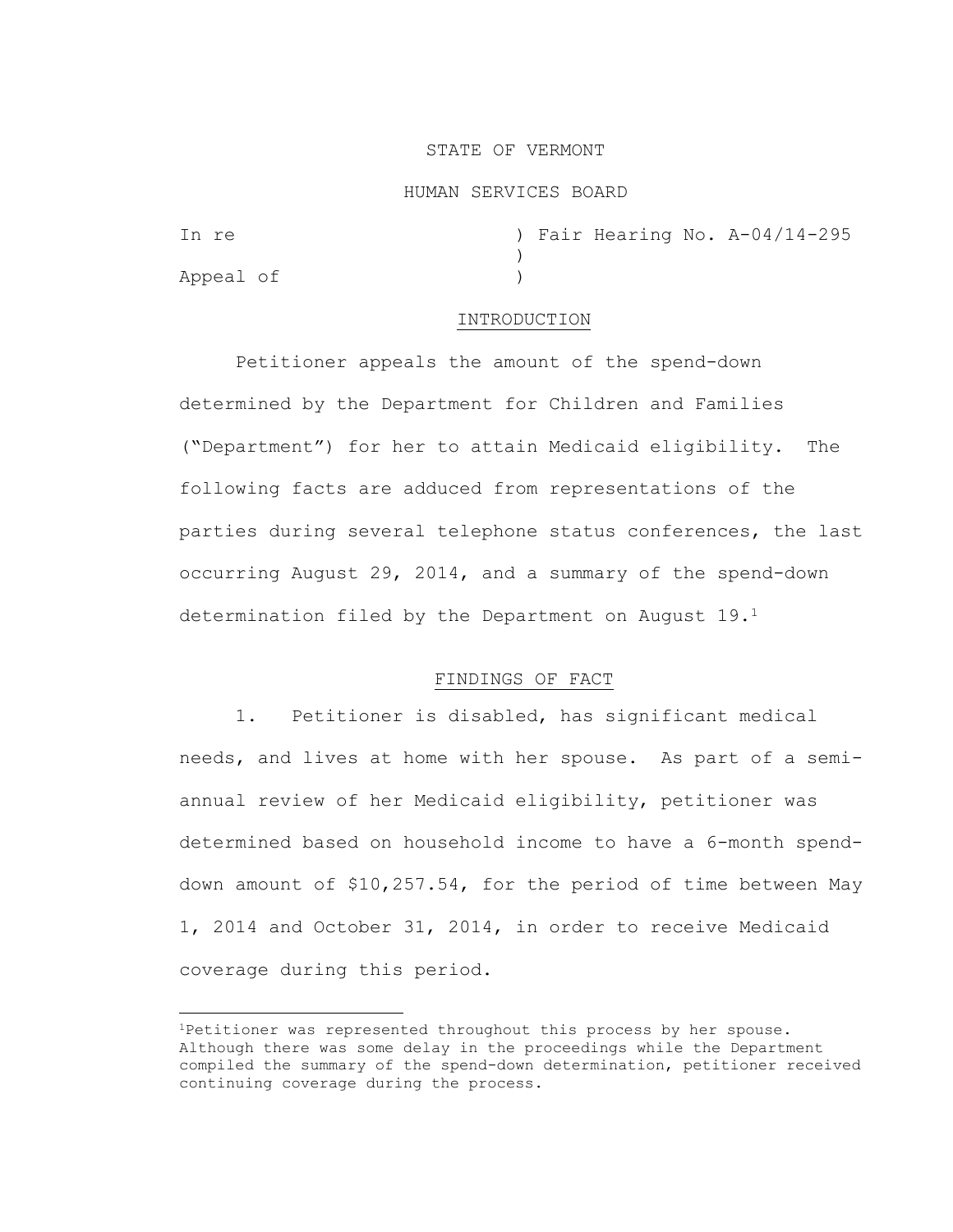2. Petitioner submitted a list of medical expenses to the Department which potentially qualify to meet the spenddown amount. Of those expenses, the Department recognized \$7,492.52, leaving a remainder of \$2,765.02 to be met over the above period.<sup>2</sup>

3. The Department did not count petitioner's anticipated mileage to medical appointments, on the grounds that these expenses must be incurred before they could be counted. Petitioner has not submitted any mileage costs actually incurred during the spend-down period.

4. The Department did not count two medical bills, totaling \$599.02, needing additional information about the nature and timing of the bills to determine if they can be counted. No additional information has been submitted with respect to these bills.

5. The Department allowed a variety of food items that are consistent with petitioner's documented medical need to avoid "processed foods and any food high in phosphorus," but disallowed food items inconsistent with this need specifically "Tostitos" snacks, pretzels, and spinach dip,

<sup>&</sup>lt;sup>2</sup>It is noted that the Department discovered an error by petitioner in calculating their monthly out-of-pocket costs for medical supplies. Petitioner had claimed a total of \$541.99 per month for these costs, and the Department ultimately recognized \$647.26 per month based on the information submitted.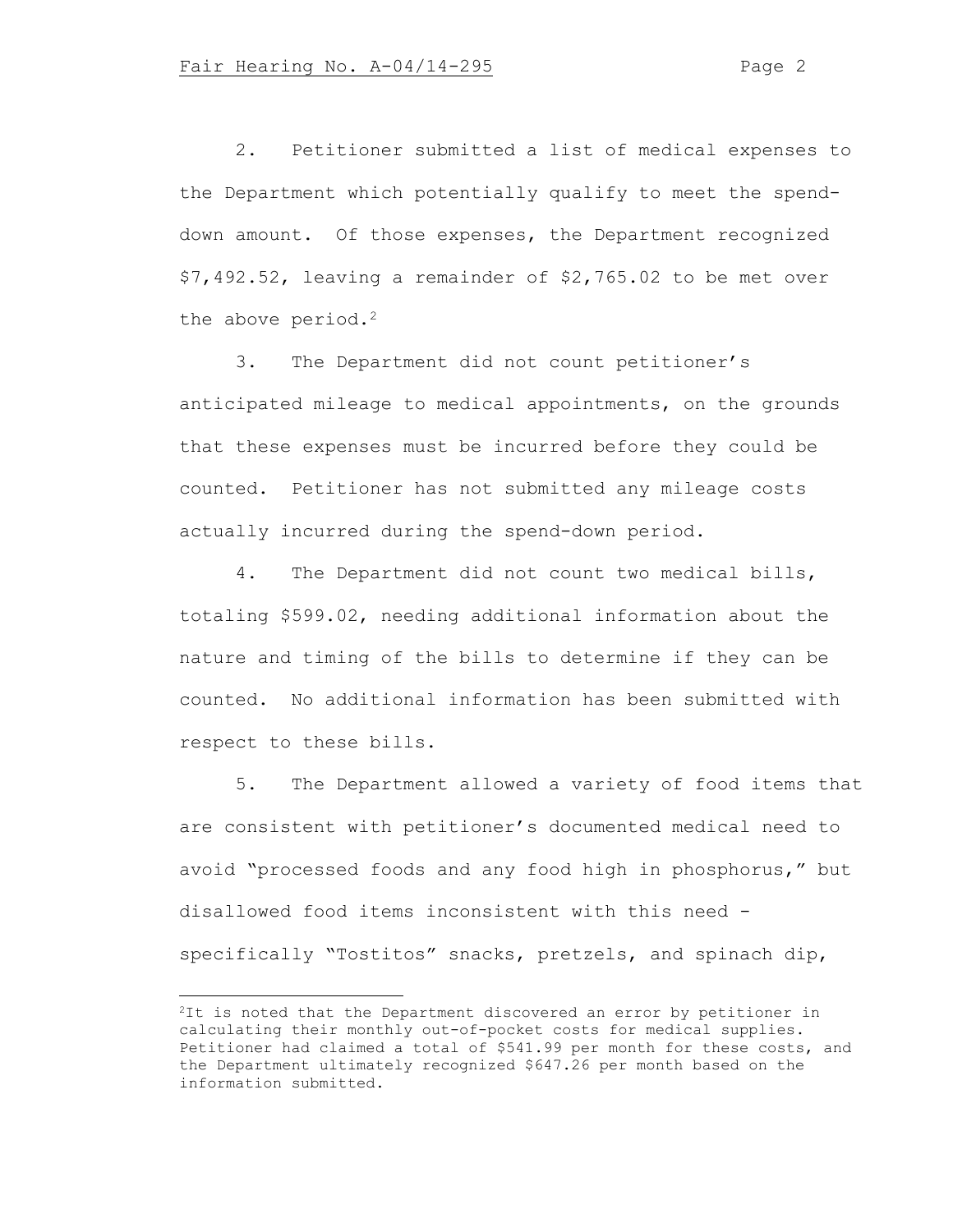which were sought by petitioner to be recognized as spenddown expenses.

6. There is no dispute regarding petitioner's household income.

7. Petitioner's spouse states that they cannot afford her medical costs and still meet their other household and living needs.

## ORDER

The Department's decision is affirmed.

# REASONS

Disabled Medicaid applicants who are otherwise overincome for coverage may "spend down" to meet financial eligibility. *See* Health Benefits Eligibility and Enrollment § 28.04(c). The rules provide that expenses are generally counted "on the date liability for the expense begins." HBEE § 30.05(h). However, the rules also recognize four categories of "predictable" expenses that may be deducted before such costs are incurred – premiums on health insurance, medically necessary over-the-counter drugs and supplies, ongoing personal care services, and certain services provided to a person residing in a residential care